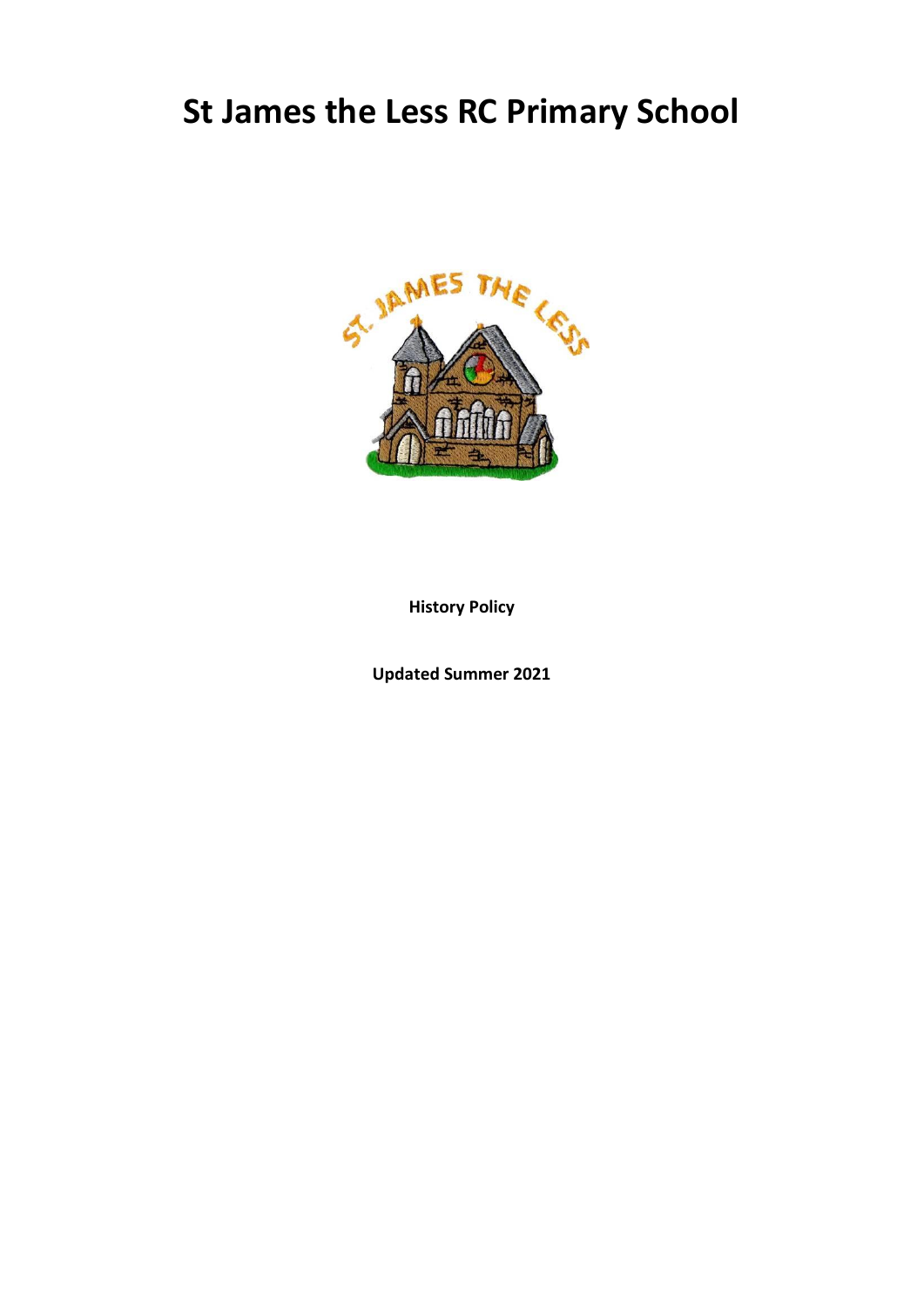#### **1 Aims and objectives**

- 1.1 The aim of history teaching here at St James the Less RC Primary School is to stimulate the children's interest and understanding about the life of people who lived in the past. We teach children a sense of chronology, and through this they develop a sense of identity and a cultural understanding based on their historical heritage. Thus they learn to value their own and other people's cultures in modern multicultural Britain and, by considering how people lived in the past, they are better able to make their own life choices today. In our school, history makes a contribution to PSHE by teaching about how Britain developed as a democratic society. We teach children to understand how events in the past have influenced our lives today; we also teach them to investigate these past events and, by so doing, to develop the skills of enquiry, analysis, interpretation and problem-solving.
- 1.2 The aims of history in our school are:
	- To foster in children an interest in the past and to develop an understanding that enables them to enjoy all that history has to offer;
	- To enable children to know about significant events in British history and to appreciate how things have changed over time;
	- To develop a sense of chronology;
	- To know and understand how the British system of democratic government has developed and, in so doing, to contribute to a child's awareness of their place in society;
	- To understand how Britain is part of a wider European culture and to study some aspects of European history;
	- To have some knowledge and understanding of historical development in the wider world;
	- To help children understand society and their place within it, so that they develop a sense of their cultural heritage;
	- To develop in children the skills of enquiry, investigation, analysis, evaluation and presentation.
	- To embed a knowledge of chronology

# **2 Teaching and learning style**

 Each class teacher is responsible for the teaching of history in their classroom.

2.1 Different teaching strategies are employed e.g. whole class lessons, group work, paired and individual work.

 A variety of teaching methods are needed according to the objectives of individual lessons and the needs and abilities of the children. The following may be used:-

- Presentation by the teacher including story telling.
- Discussion and debate.
- Question and answer.
- Individual and group investigation (using pictures and photographs).
- DVD/video clip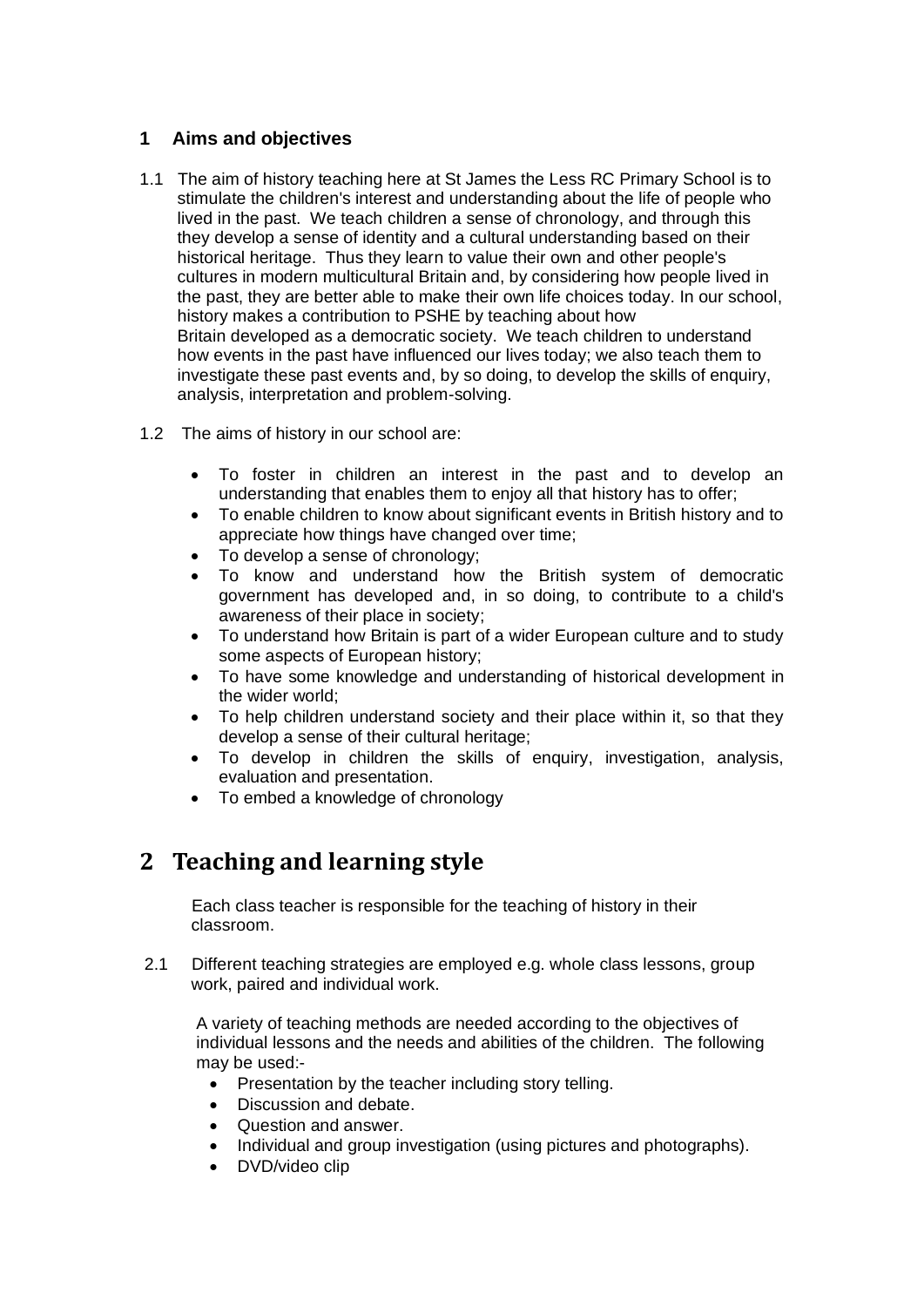- Technology.
- Interactive whiteboard
- Internet
- Role play and drama.
- Field work (visits to museums and Historical Sites).
- Work shop (visitors to school)

History teaching focuses on enabling children to think as historians. When appropriate we encourage visitors to come into school and talk about their experiences of events in the past. We focus on helping children understand that historical events can be interpreted in different ways and that they should always ask searching questions, such as 'how do we know?', about information they are given.

- 2.2 In all classes there are children of differing abilities. We recognise this fact and provide suitable learning opportunities for all children by matching the challenge of the task to the ability of the child. We achieve this through a range of strategies:
	- Setting common tasks which are open-ended and can have a variety of responses;
	- Setting tasks of increasing difficulty. Not all children complete all tasks;
	- Grouping children by ability and setting different tasks for each ability group;
	- Using classroom assistants to support children individually or in groups.

# **3 History curriculum planning**

- 3.1 History is a foundation subject within the National Curriculum. Planned progression is built into the scheme so that the children are increasingly challenged as they move up through the school.
- 3.2 Objectives are set out using themed medium term planning which are then transferred into weekly plans. The history leader has access to these plans and discusses them with the class teacher as appropriate.

### *4 Foundation Stage*

In the Early Years Foundation Stage, knowledge and understanding of history is outlined in the Early Learning Goals which underpin the curriculum planning for children aged three to five. History makes a significant contribution to ELG objectives of developing a child's knowledge and understanding of the world through activities such as discovering the meaning of new and old in relation to their own lives and things that are familiar to them e.g.toys.

## *5 Cross curricular links*

5.1 History is taught within a cross curricular topic. The subject leader will monitor cross curricular plans and written work.